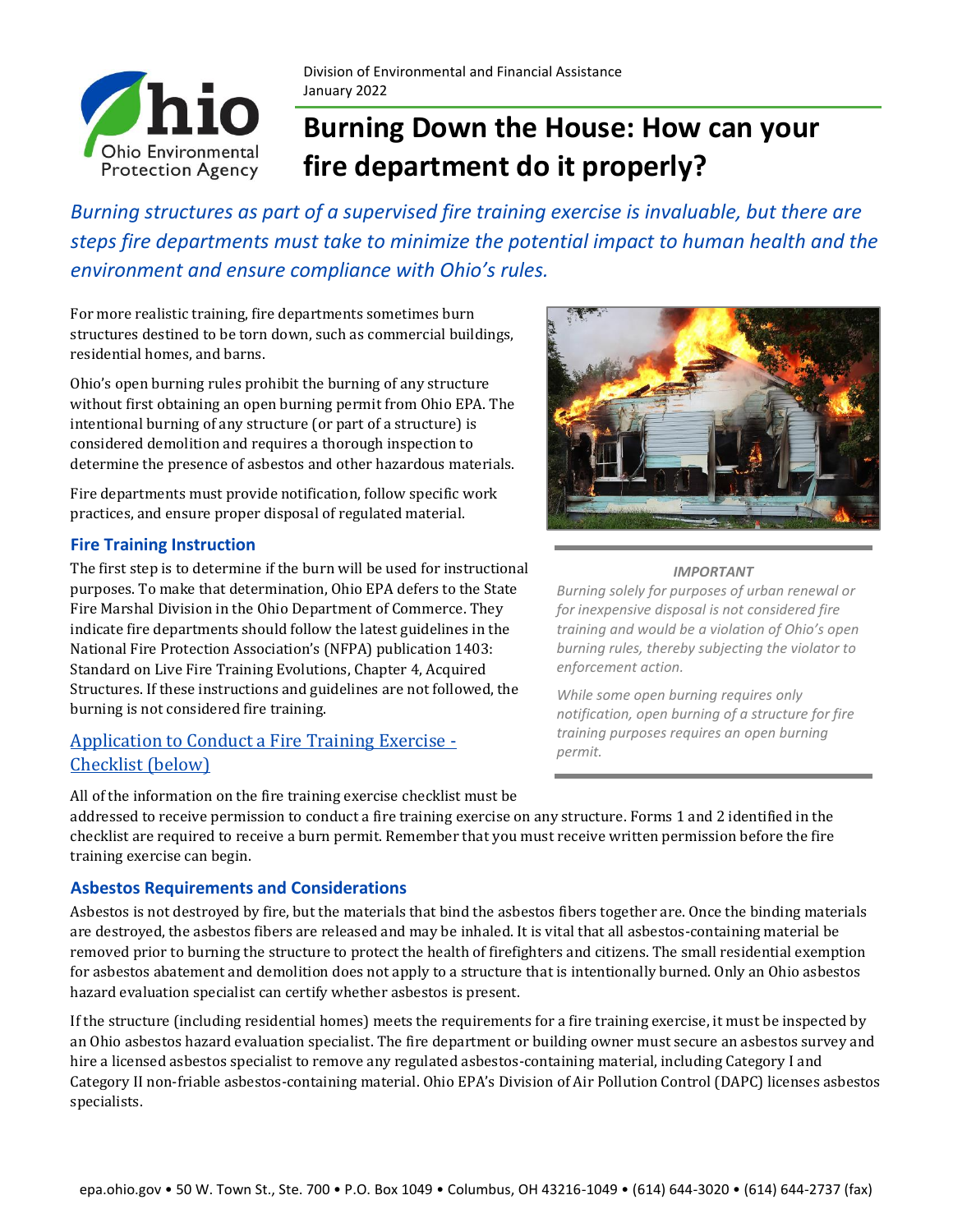### **Burning Down the House: How can your fire department do it properly?**

Ohio's regulations require that contractors provide a notification, conduct thorough inspections to determine the presence of asbestos, follow specific work practices, and ensure proper disposal of asbestos-containing material. Details, including forms and contact information, can be found at *[Ohio EPA's Asbestos website](https://epa.ohio.gov/wps/portal/gov/epa/divisions-and-offices/air-pollution-control/asbestos-abatement-and-demolition)*.

Asbestos-containing material can include, but is not limited to:

- roofing shingles;
- drywall;
- siding;
- mastic (for instance, glue and adhesives);
- ceiling tiles;
- wall plaster and joint compounds;
- floor tiles;

#### *IMPORTANT*

*Under no circumstances can regulated asbestoscontaining material be left in any structure being intentionally burned.*

- water and steam pipe wraps and insulating material;
- plaster;
- vermiculite insulation;
- furnace insulation and older types of furnace duct tape; and
- window glazing and caulking.

To ensure the health and safety of the community and to ensure the environment is not negatively impacted, you must remove all hazardous materials prior to the burn. If you have questions concerning specific materials that must be removed prior to the burn, contact your open burning inspector. These materials can include, but are not limited to:

- vinyl siding;
- asphalt shingles;
- batteries;
- stored chemicals such as pesticides, herbicides, fertilizers, paints, glues, sealers, tars, photographic reagents;
- stored linoleum, plastics, rubber, tires, or insulated wire;
- smoke alarms;
- fluorescent lights, ballasts, and transformers;
- thermostats;
- electronic devices; and
- hazardous wastes.

### **Open Burning Permit Requirements**

Burning of any structure in Ohio is considered open burning and requires submittal of a written application for permission at least 10 working days (excluding weekends and legal holidays) before the burn. Ohio EPA's open burning request form and the open burning contact list is located at *[Ohio EPA's Open Burning website](https://epa.ohio.gov/wps/portal/gov/epa/divisions-and-offices/air-pollution-control/open-burning)*.

### **More Information**

If you need help completing the form(s), contact the Office of Compliance Assistance and Pollution Prevention (OCAPP) at (800) 329-7518, 8 a.m. to 5 p.m. weekdays. For questions about the asbestos or open burning requirements, contact the Division of Air Pollution Control at (614) 644-2270 or find your local contact at *[Ohio EPA's Open Burning website](https://epa.ohio.gov/wps/portal/gov/epa/divisions-and-offices/air-pollution-control/open-burning)* or *[Ohio EPA's Asbestos website](https://epa.ohio.gov/wps/portal/gov/epa/divisions-and-offices/air-pollution-control/asbestos-abatement-and-demolition)*.



*Keith Muratori/Shutterstock.com*